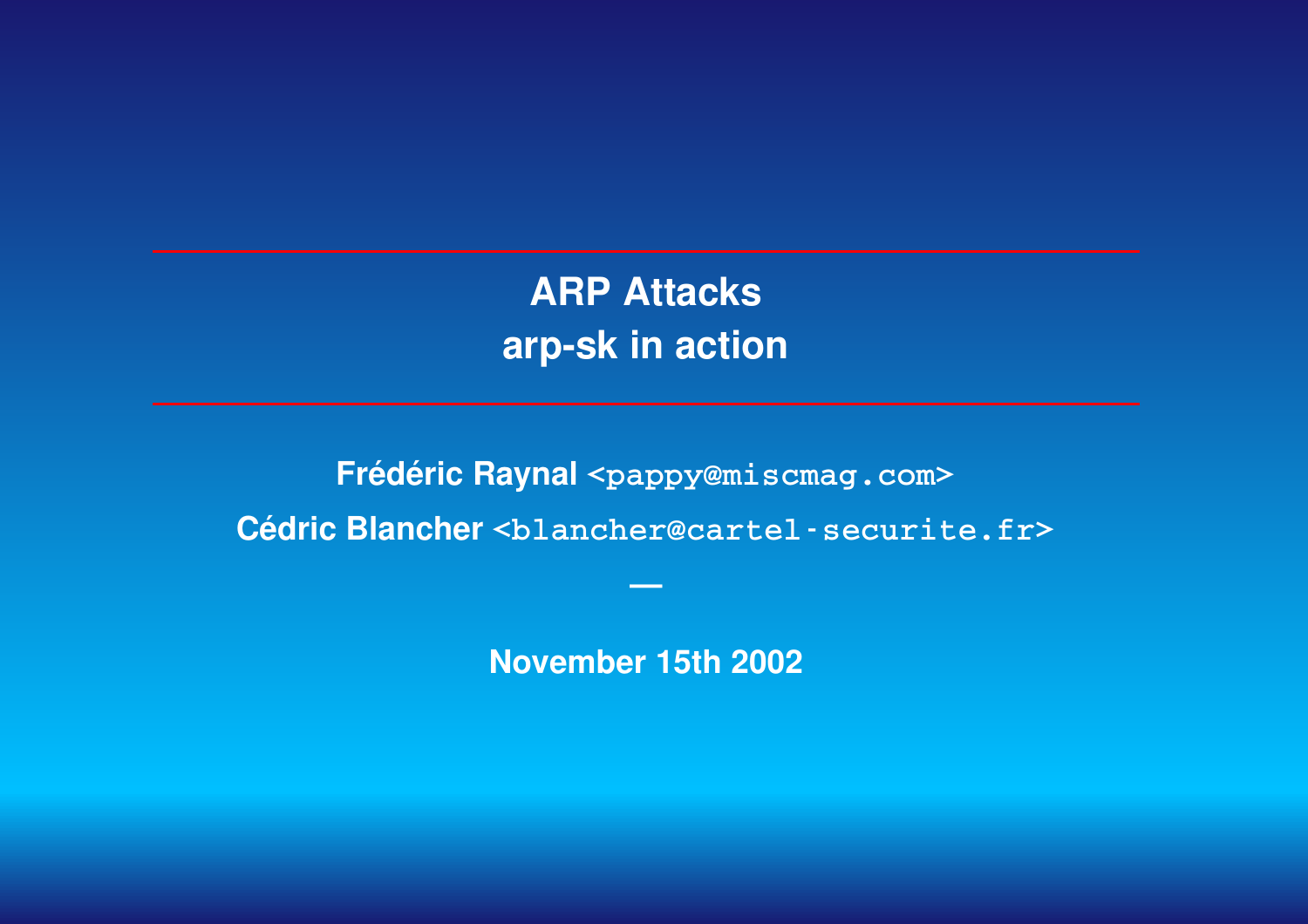# Introduction **ARP basics and LAN attacks**

arp-sk

**Tool presentation** 

ARP cache poisoning

ARP cache poisoning applications using arp-sk



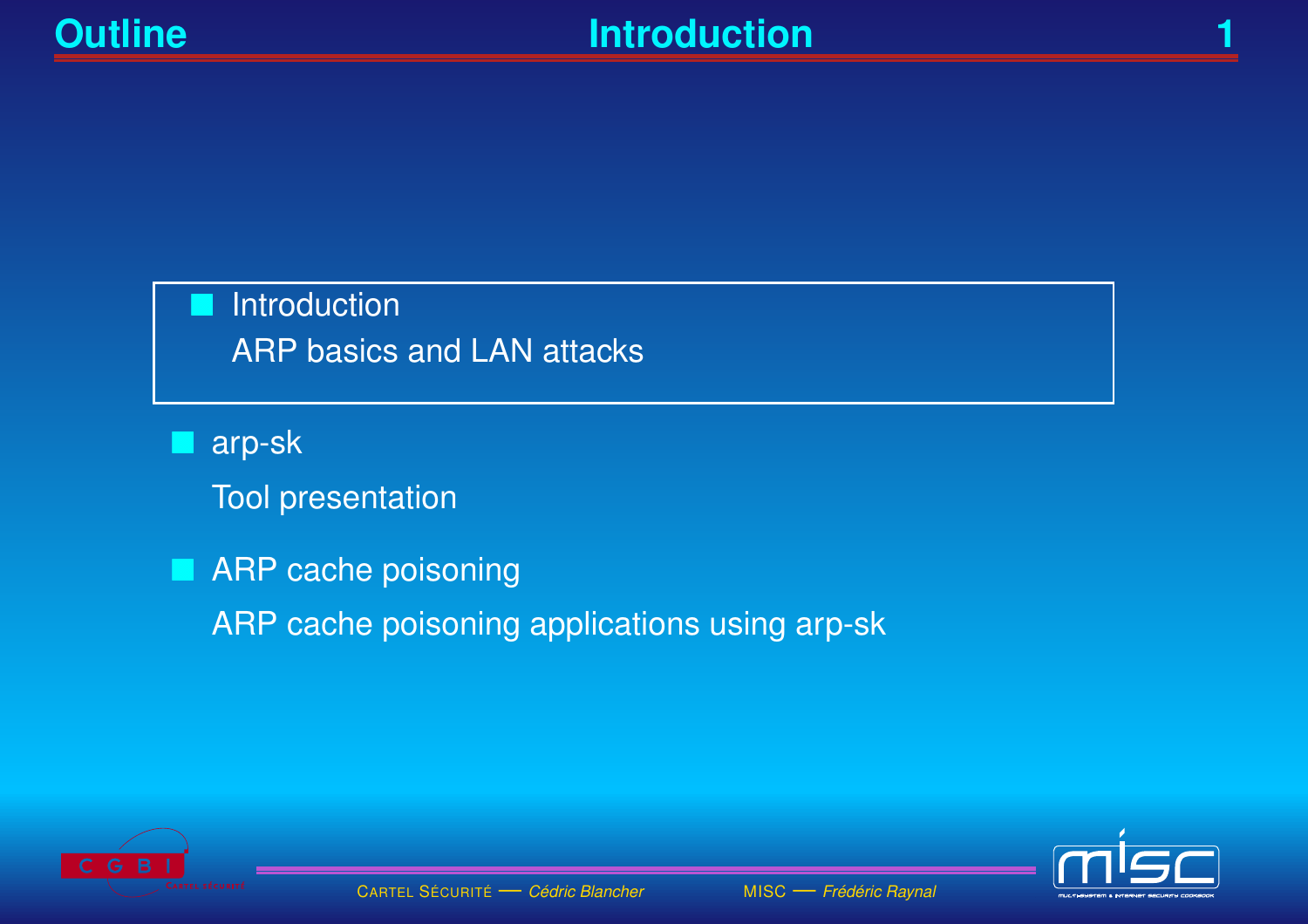# Introduction : ARP protocol (1/2)

| $\mathbf{\Omega}$              | 15 | 23                | 31 |
|--------------------------------|----|-------------------|----|
| ident. hwa addr.               |    | ident. log. addr. |    |
| Ing hwa addr.   Ing log. addr. |    | code              |    |
| destination                    |    |                   |    |
| hwa address                    |    | destination       |    |
| log. address                   |    | source            |    |
| hwa address                    |    |                   |    |
| source log address             |    |                   |    |



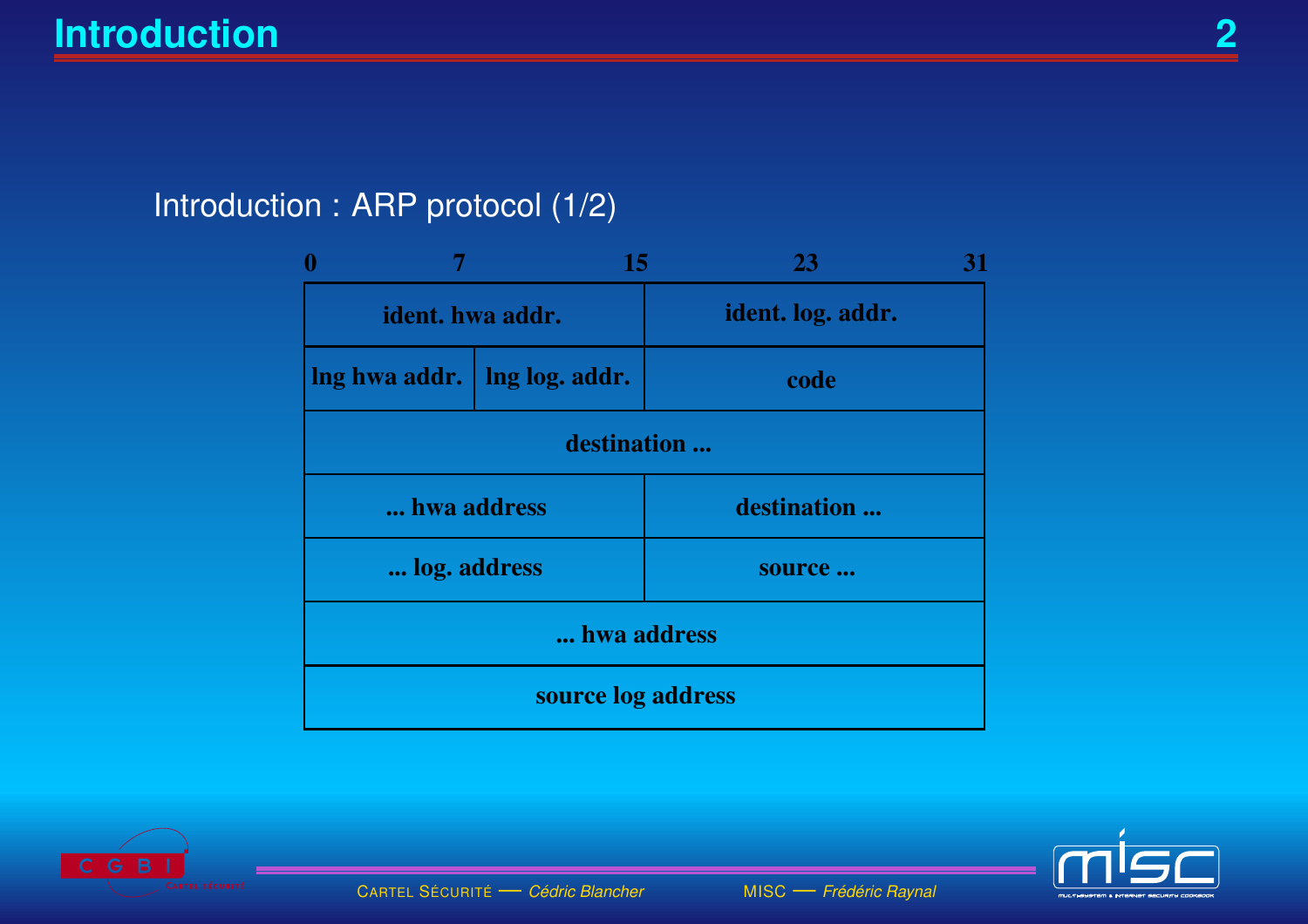Introduction: ARP protocol (2/2)

- ARP (Address Resolution Protocol RFC 826) binding layer 2 (Ethernet) et layer 3 (IP) addresses
	- client sends a layer 2 broadcast request (who-has)
	- destination answers a layer 2 unicast frame (reply)
- $\rightarrow$  ARP cache usage
- $\rightarrow$  no link between layer 2 and layer 3 information



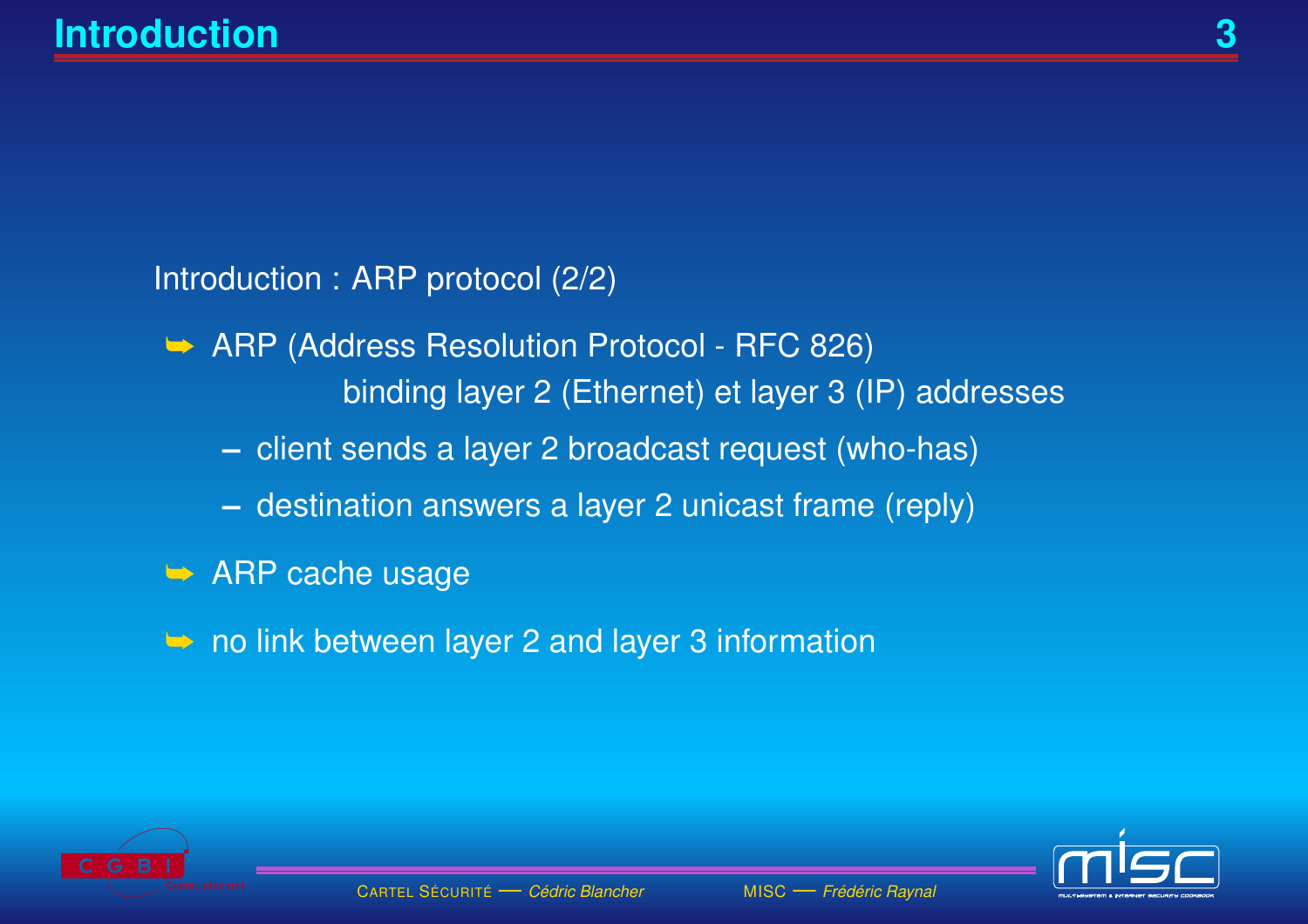# **Attacks: MAC Spoofing**

- ethernet source address spoofing inside ethernet frame
- targets switches « CAM tables » (layer 2 addresses)
- $\rightarrow$  Pros
	- $\blacktriangleright$  traffic redirection
- $\rightarrow$  Cons
	- ighthroughout star terms in the target does not receive packets anymore, but continues to emit
	- $\blacktriangleright$  conflits inside switch tables
	- not very stealthy



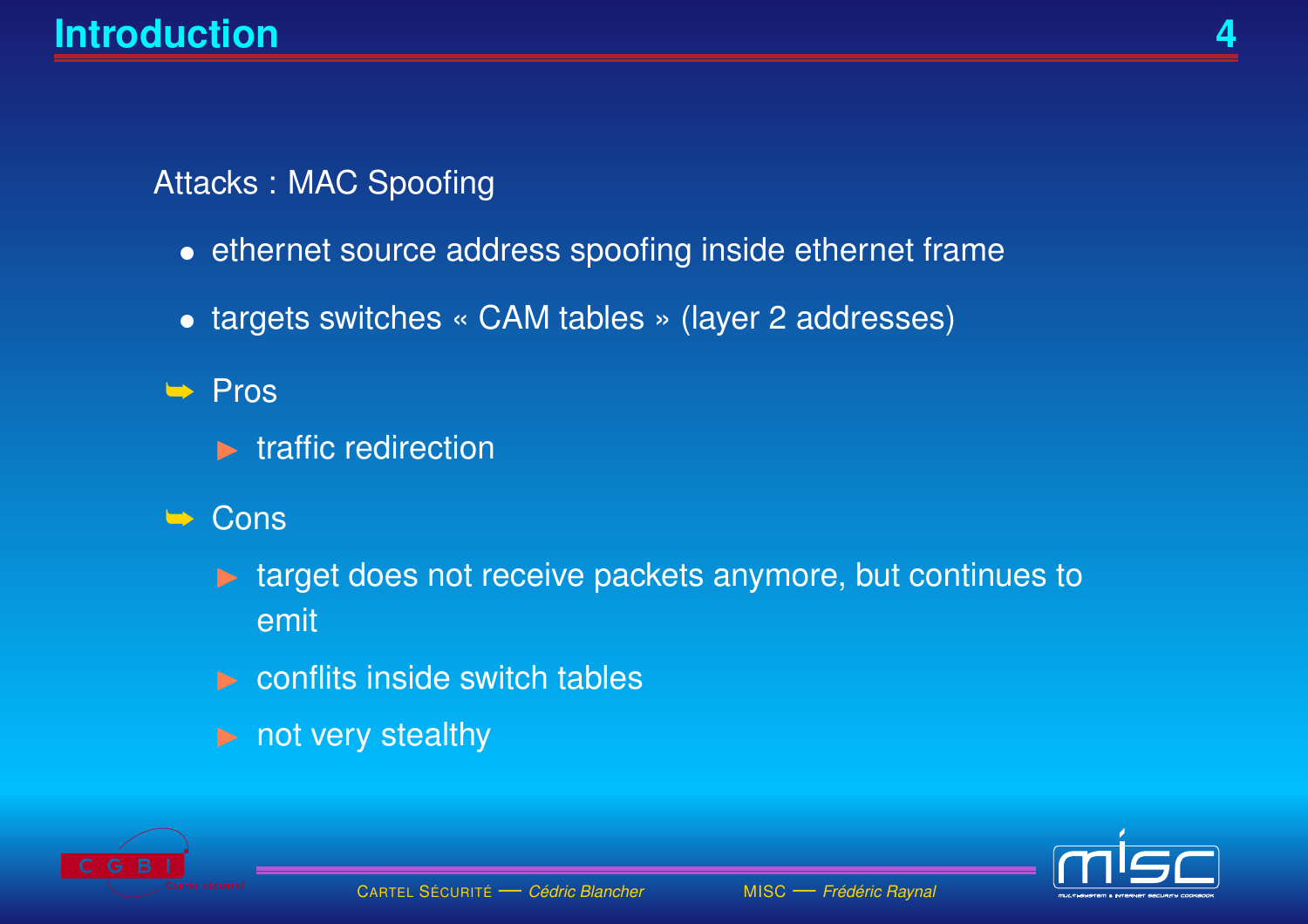# **Attacks: ARP Spoofing**

- who-has sent using broadcast
- answering instead of legitimate host with spoofed datas

#### $\rightarrow$  Pros

- $\blacktriangleright$  traffic redirection
- $\blacktriangleright$  no need to bother with switches

### $\rightarrow$  Cons

Incertain result depending on who replies first



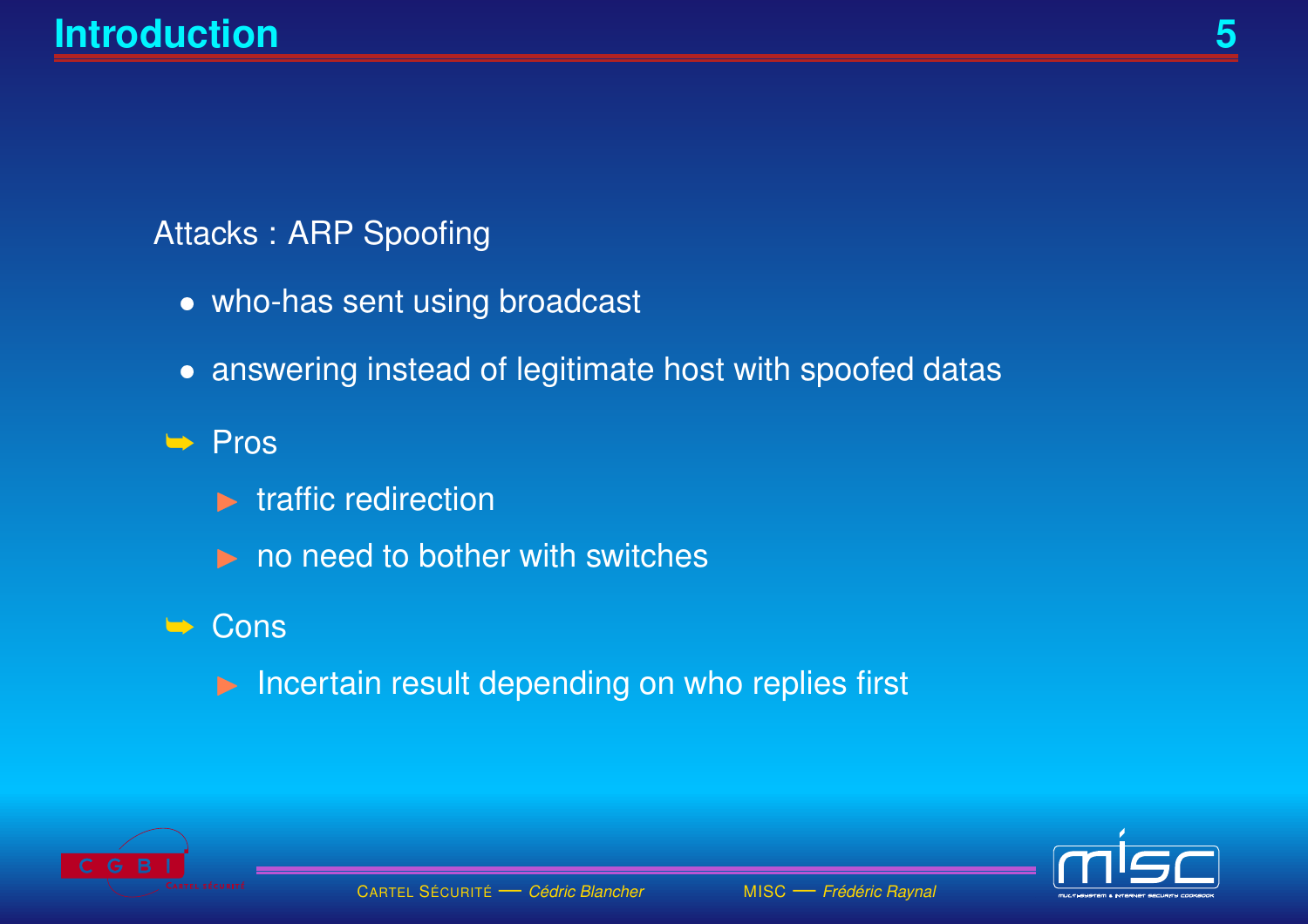# Attacks : ARP cache poisoning (1/2)

- create/modify victim ARP cache entries
- victim's packets are directly sent to attacker
- $\rightarrow$  Create an entry
	- **D** unicast who-has messages (Ok with RFC)
	- **D** unicast who-has with spoofed datas
- $\rightarrow$  Modifying an entry
	- **ARP** spoofing : reply with spoofed datas



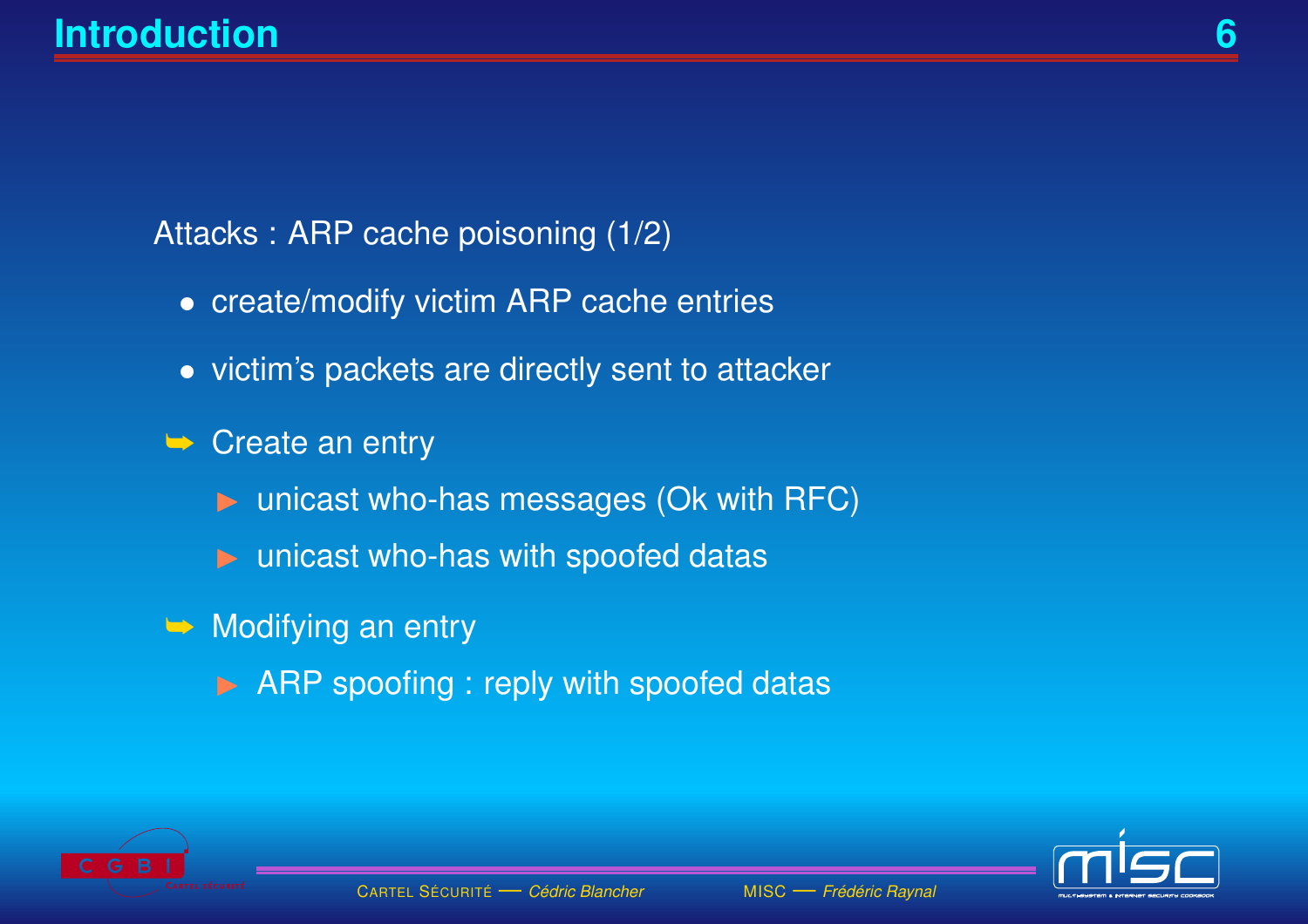Attacks : ARP cache poisoning (2/2)

#### ➥ Pros

- **The traffic redirection**
- **A administrators rarely monitor ARP stuff**
- **D** difficult to actively prevent it
- ➥ Cons
	- $\blacktriangleright$  easy to detect



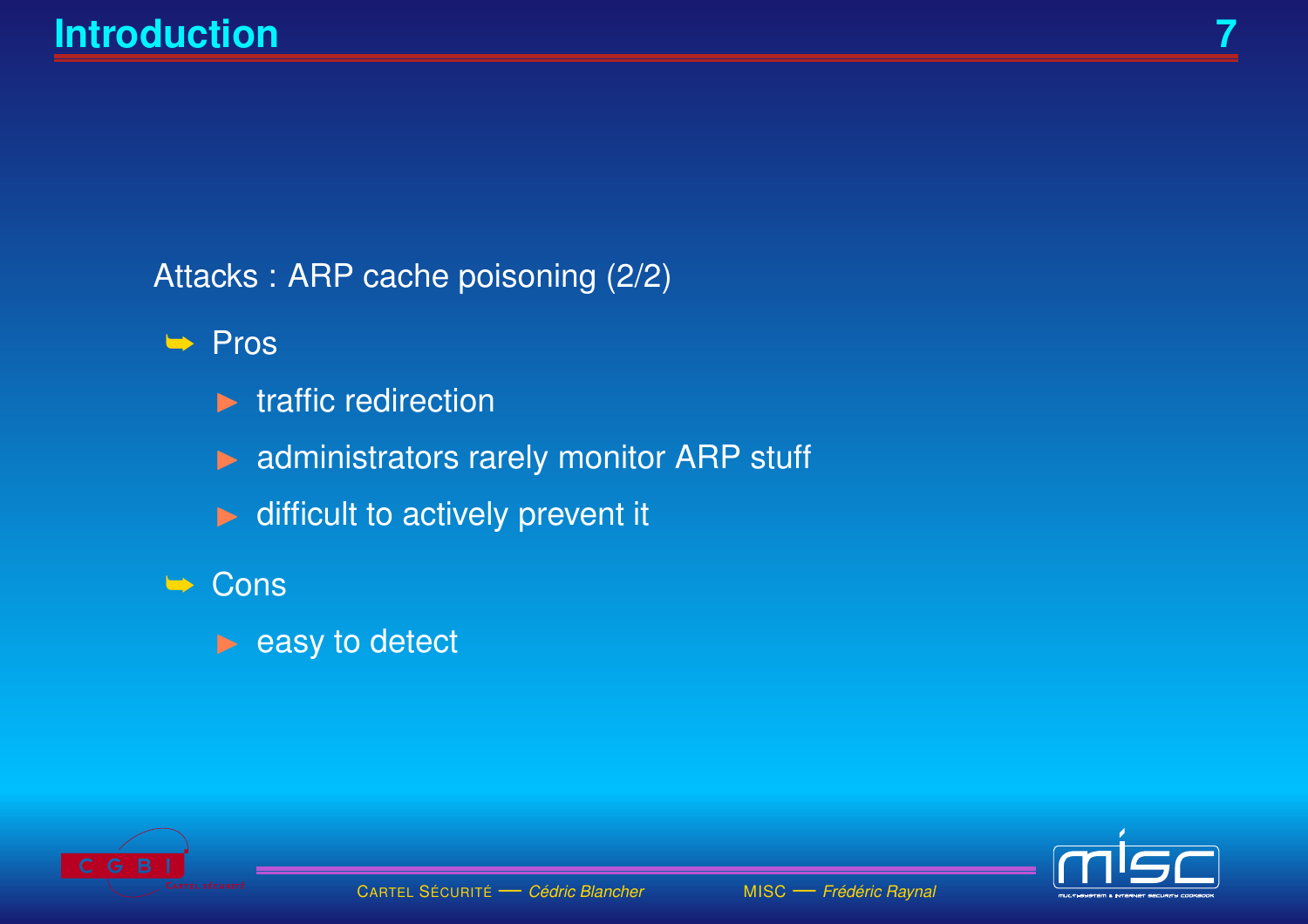#### Introduction

**ARP basics and LAN attacks** 

arp-sk

**Tool presentation** 

#### ARP cache poisoning П

ARP cache poisoning applications using arp-sk



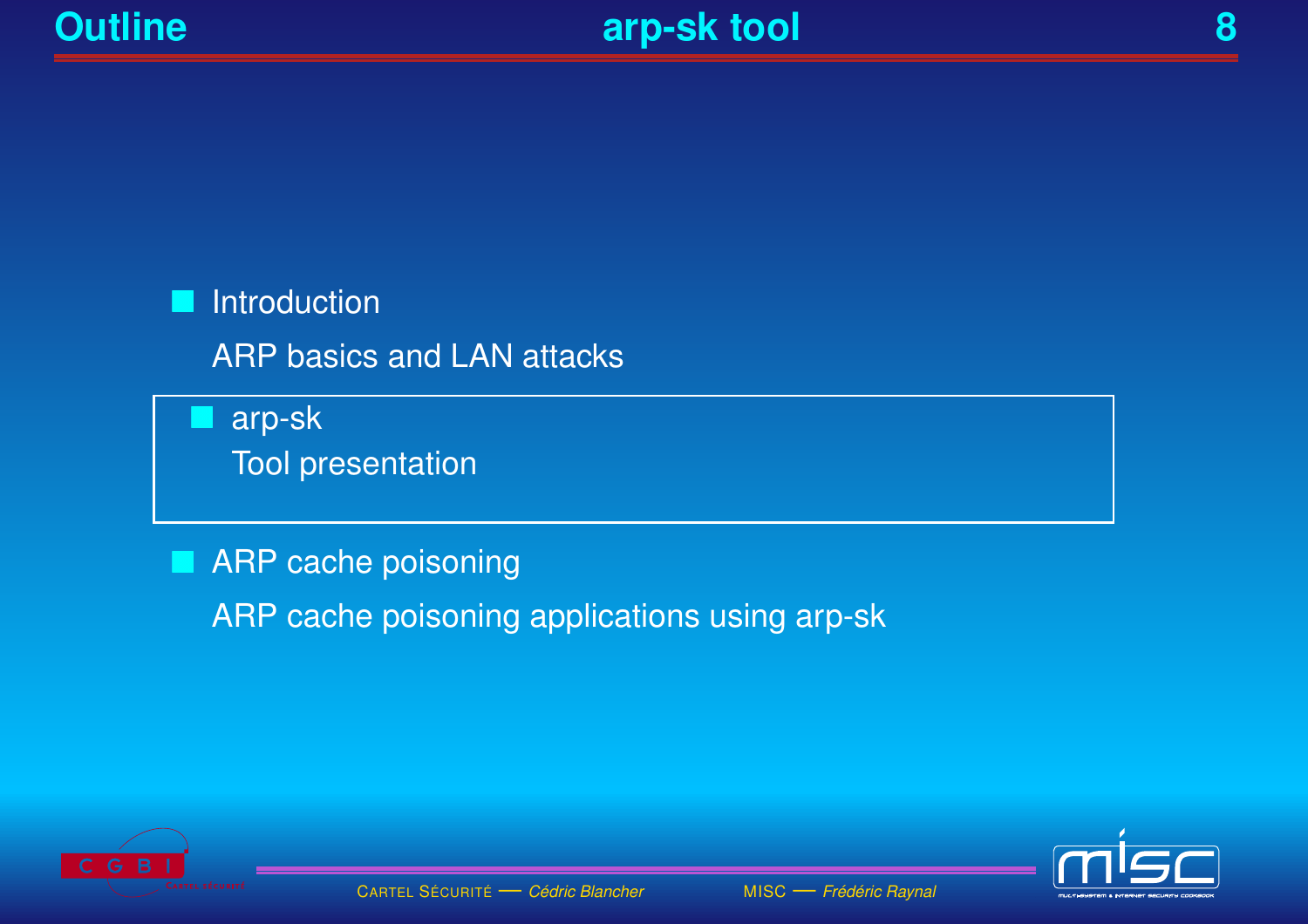# arp-sk (1/2)

- ➥ Why a new tool ?
	- $\triangleright$  gather functionnalities from different existing tools (arpspoof, macof, arping ...)
	- **complete** ARP headers manipulation (both Ethernet **and** ARP)
	- $\triangleright$  add new functionnalities (mapping, promiscuous mode detection, ...)
- $\rightarrow$  **arp-sk structure (since version 0.99.0)** 
	- **IDED** librairy providing basics functions
	- **A** arp-sk binary
	- ► modules (dynamic libs) describing « scénarii » (one module  $==$  one functionnality)

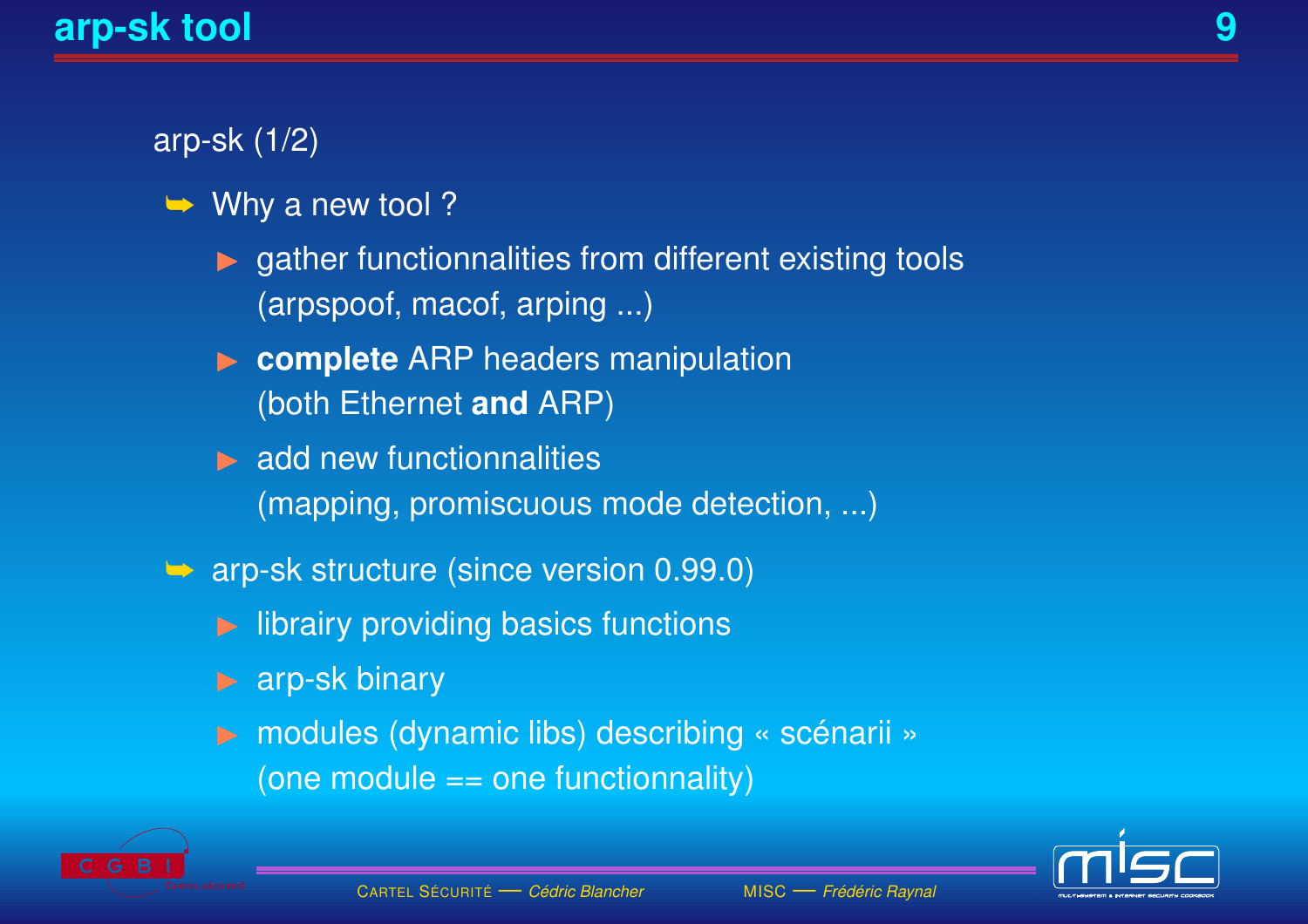arp-sk (2/2)

#### $\rightarrow$  arp-sk options

 $\blacktriangleright$  classical ones : emission frequency (in s,  $\mu$ s or random), frame number, interface...

**D** basic module : packet type (-w, -r), Ethernet addresses (-s, -d), addresses within ARP message (-S, -D - [IP][:MAC]), randomly generated addresses (Eth and ARP, –rand\*)

#### ➥ TODO

- add new modules
- **P** porting to other OS (especialy OpenBSD and Solaris)
- **Example 2 Figure 1** or extending to build « network scénarii »



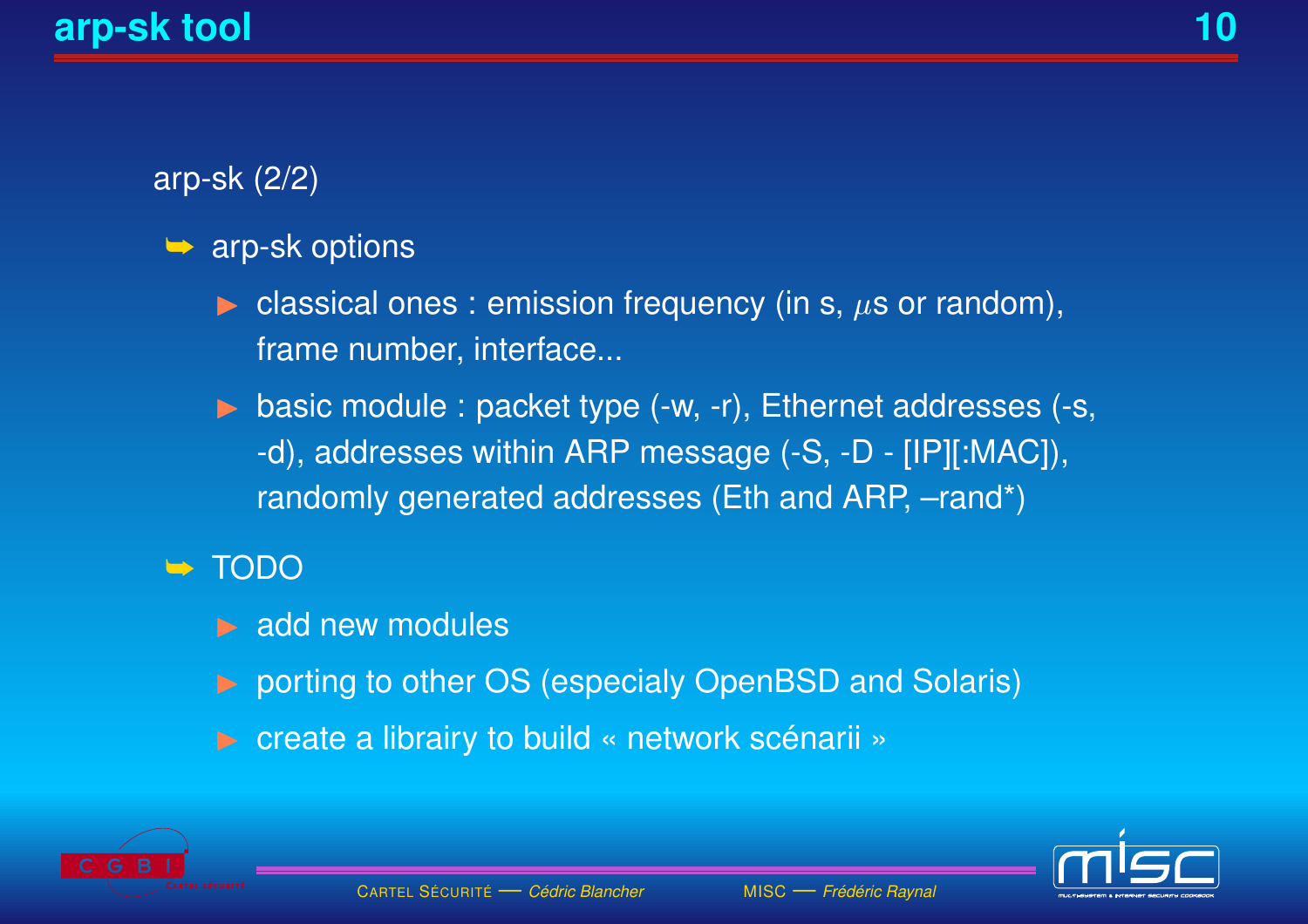#### Introduction П

**ARP basics and LAN attacks** 

arp-sk

**Tool presentation** 

ARP cache poisoning ARP cache poisoning applications using arp-sk



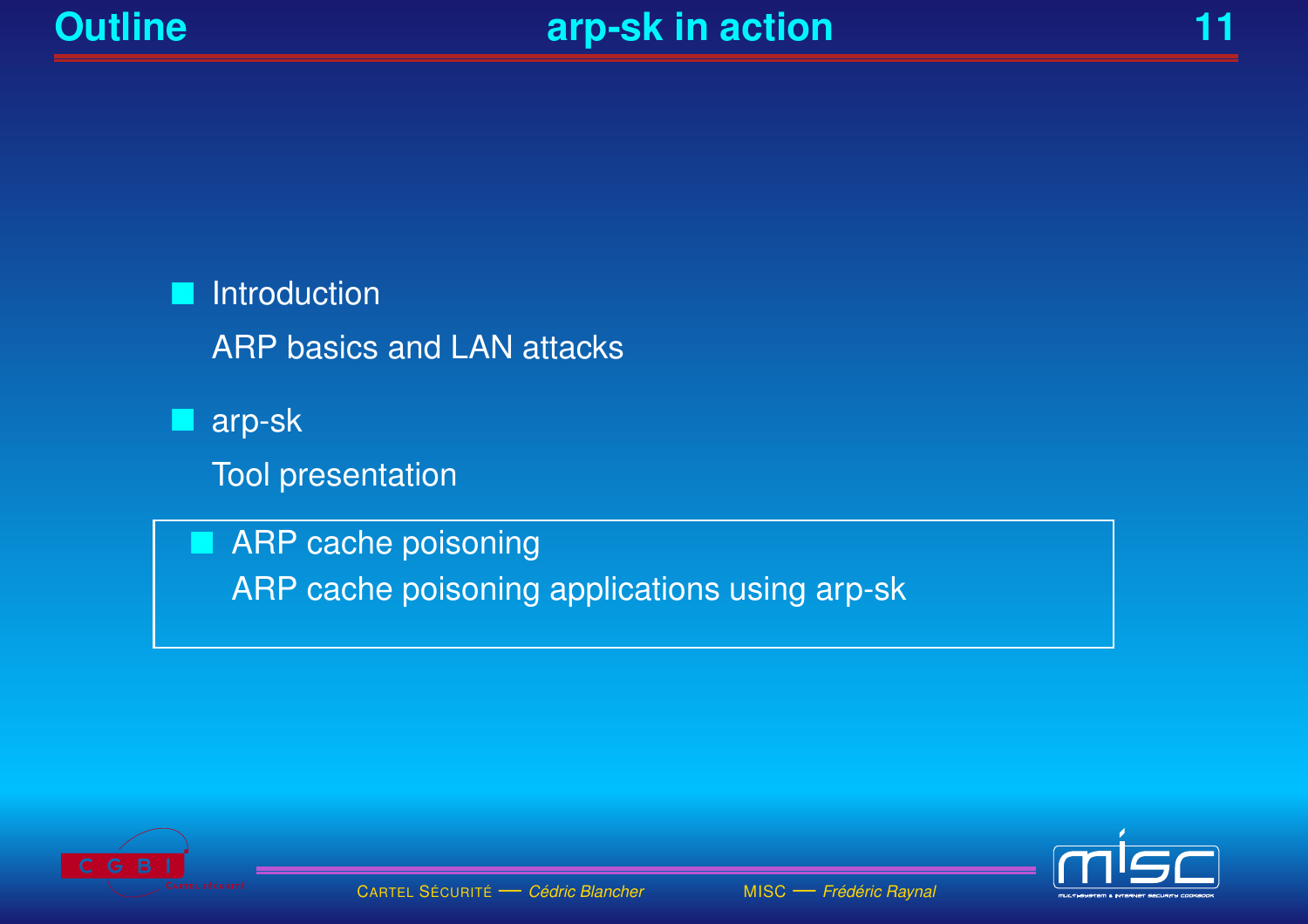# ARP cache updates

- Opportunistic behaviour
- **Entries creation**  $\blacktriangleright$
- **Entries modification**  $\blacktriangleright$
- **Entries deletion**  $\blacktriangleright$
- Let's attack...

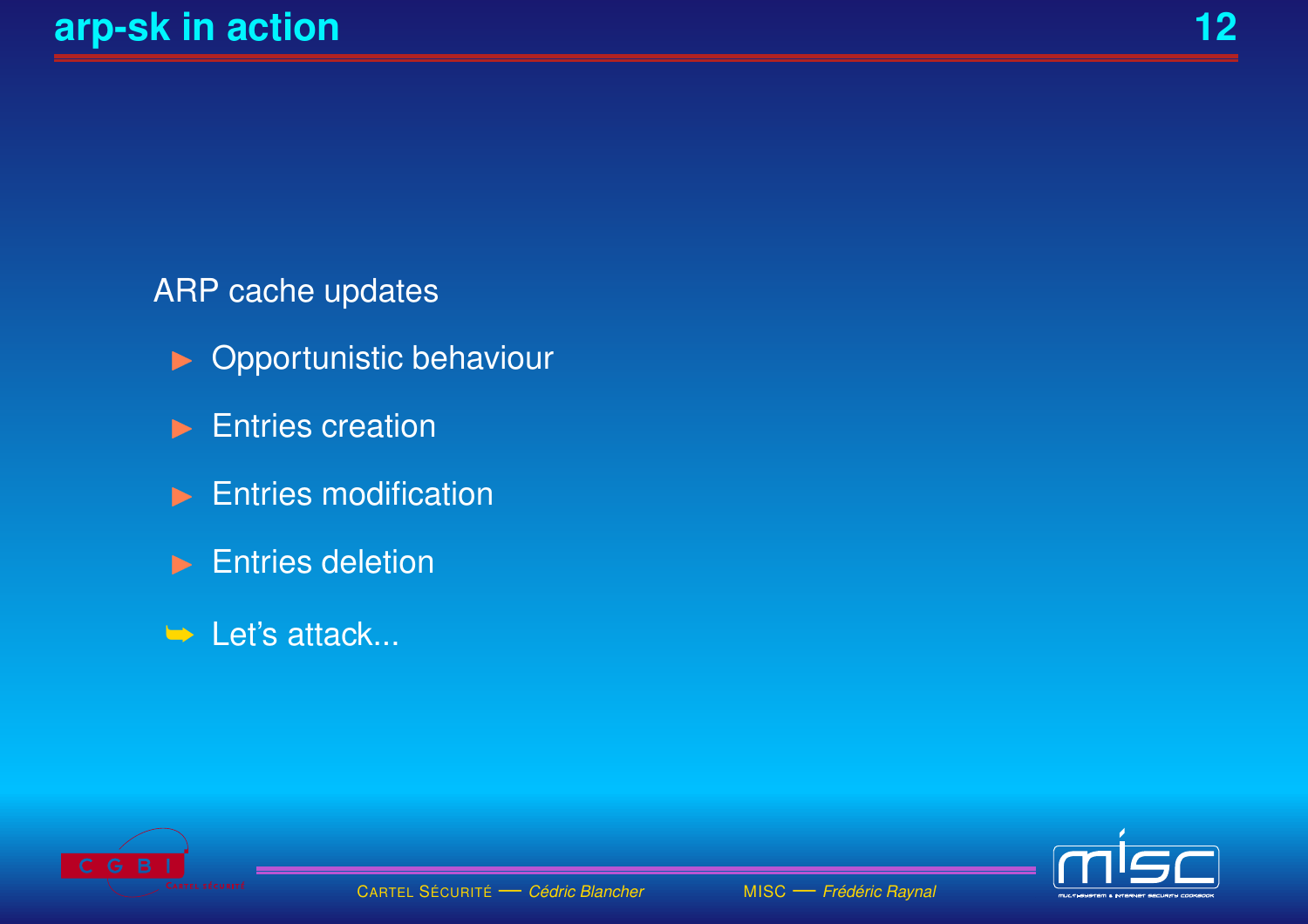Parameters we can play with:

- Ethernet: source MAC address  $\blacktriangleright$
- **Ethernet: destination MAC address**  $\blacktriangleright$
- ARP: layer 2 source
- ARP: layer 2 destination
- ARP: layer 3 source
- ARP: layer 3 destination



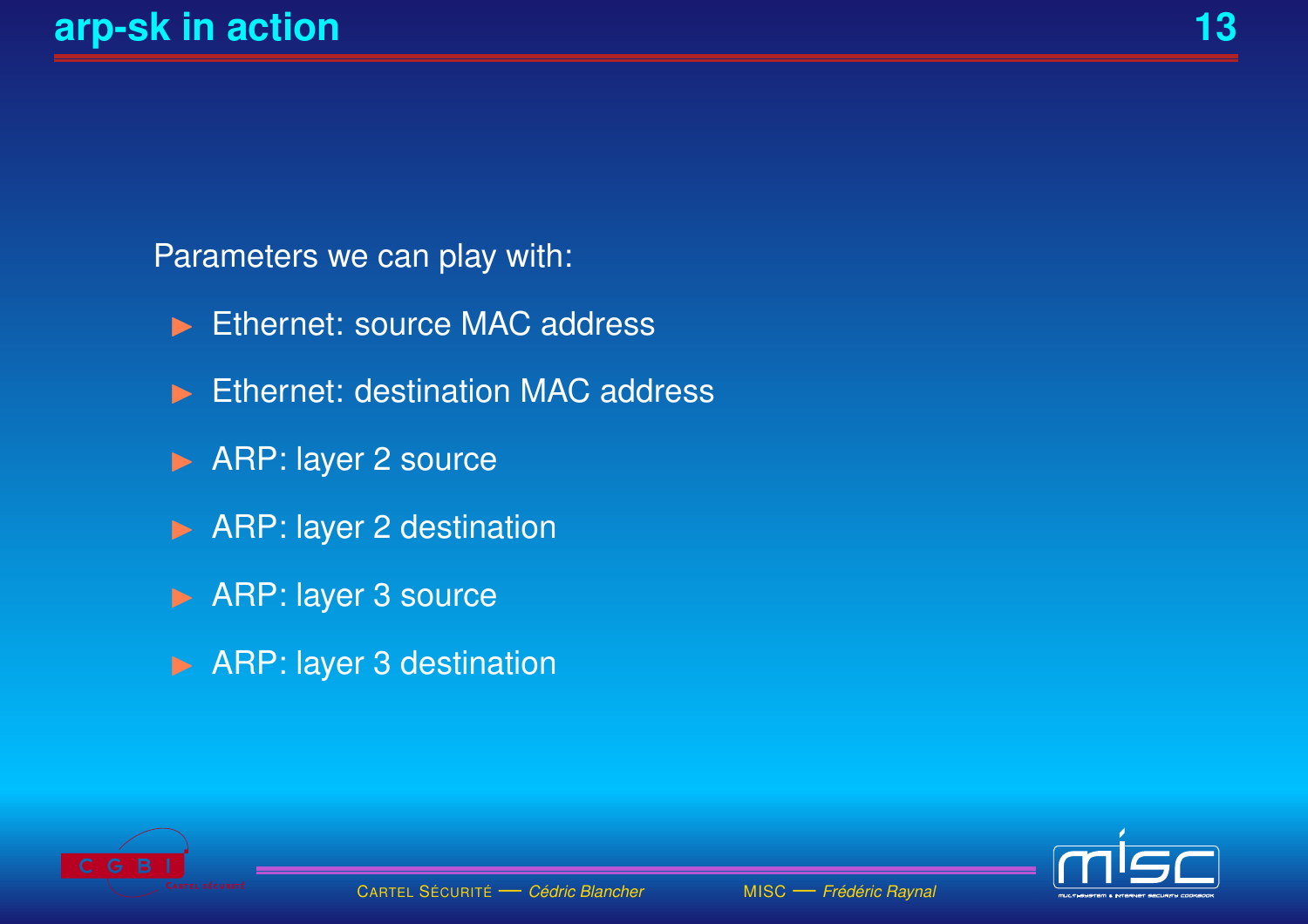# **Entries creation**

- $\triangleright$  ARP request
- ARP reply (depends on the OS and ARP cache state)  $\blacktriangleright$
- **Gratuitous ARP**  $\begin{array}{c} \hline \end{array}$
- $\rightarrow$  Not very useful



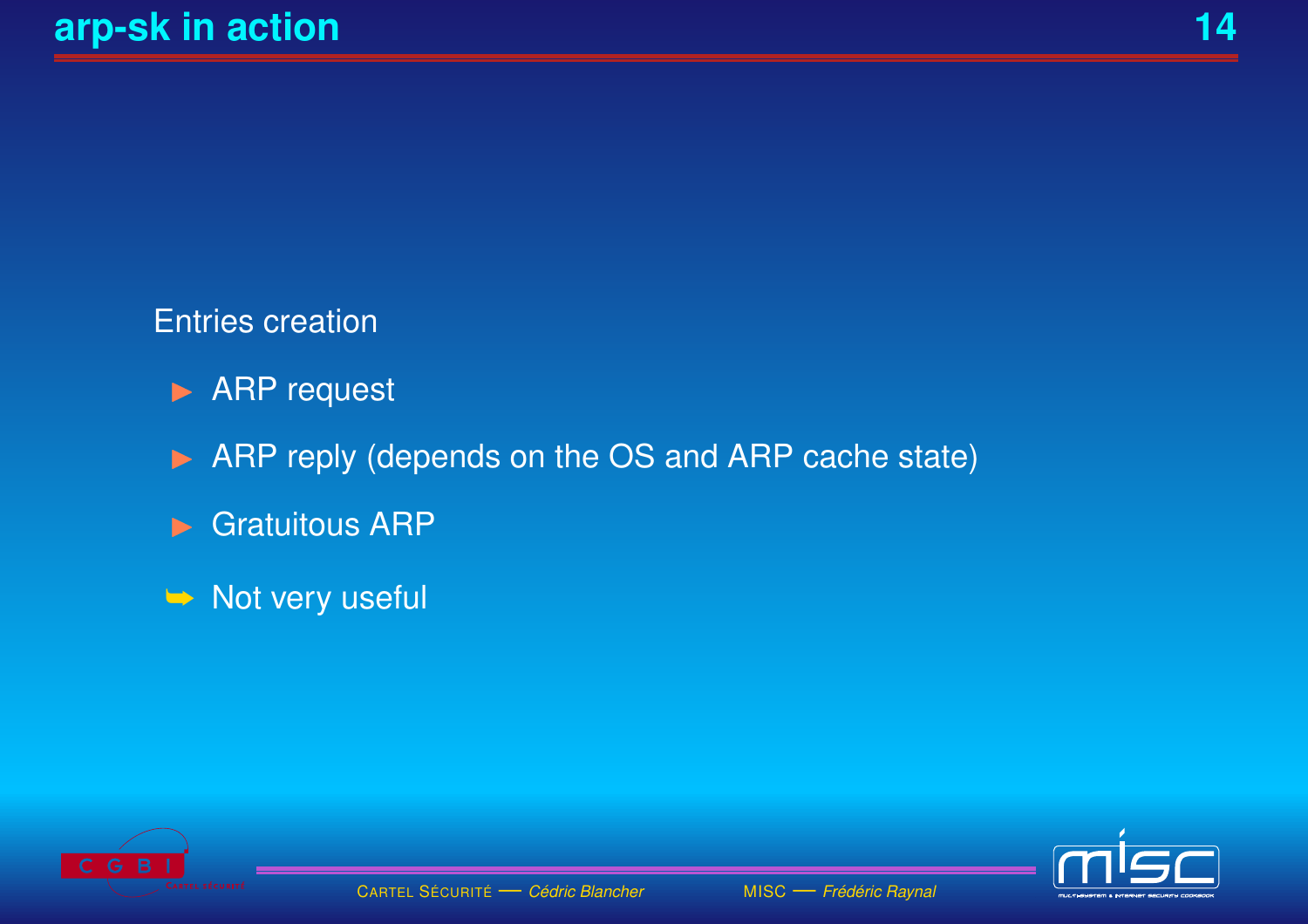# **Entries update**

- $\triangleright$  ARP request
- $\triangleright$  ARP reply
- **Gratuitous ARP**  $\qquad \qquad \blacktriangleright$
- $\Rightarrow$  Interesting hosts are usually cached (DNS, GW, etc.)



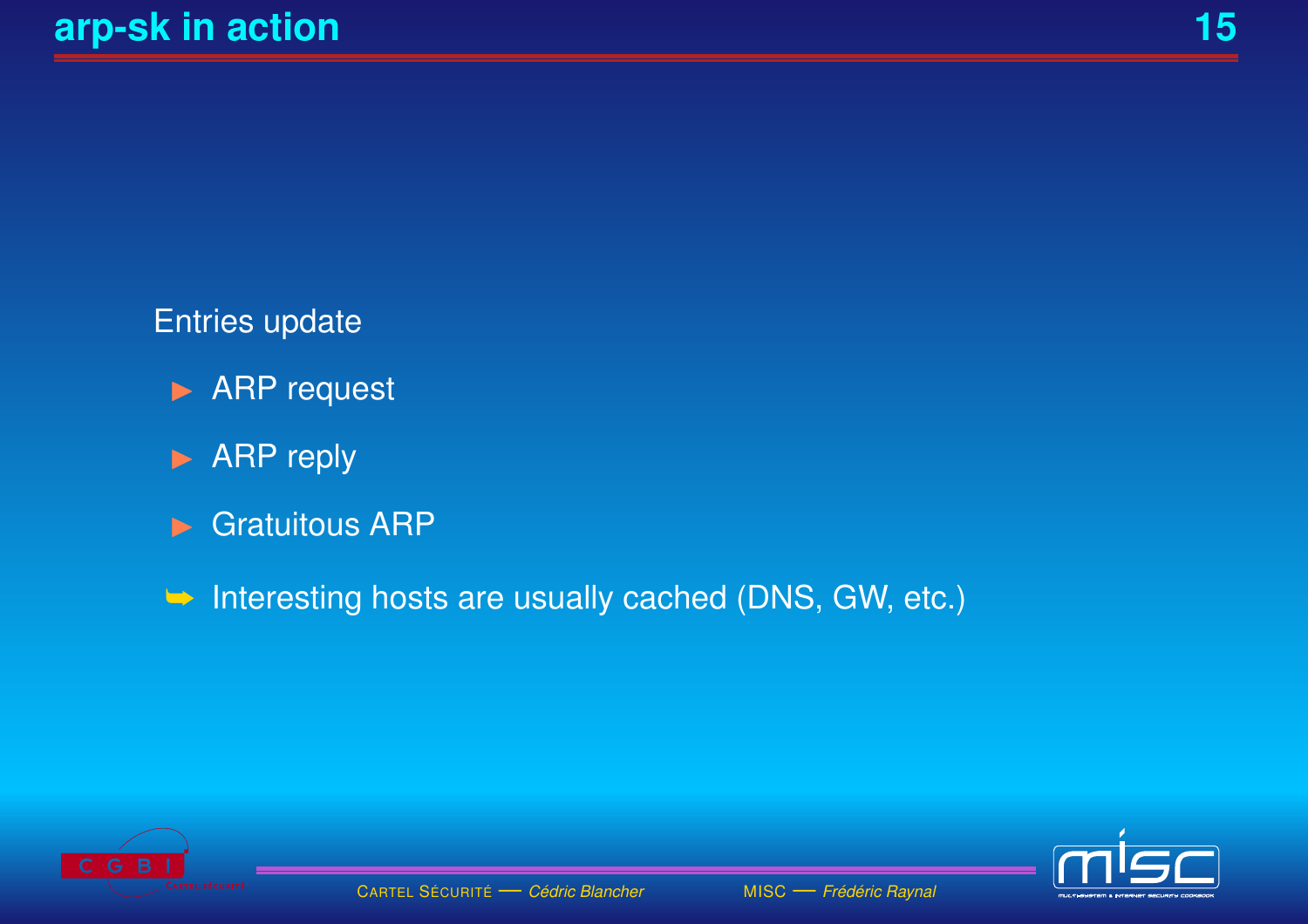# **Entries deletion**

- **Entries expire**  $\blacktriangleright$
- ARP cache has a limited size (about 500 entries for Linux)  $\blacktriangleright$
- $\rightarrow$  We flood the cache, but we do not need to delete entries



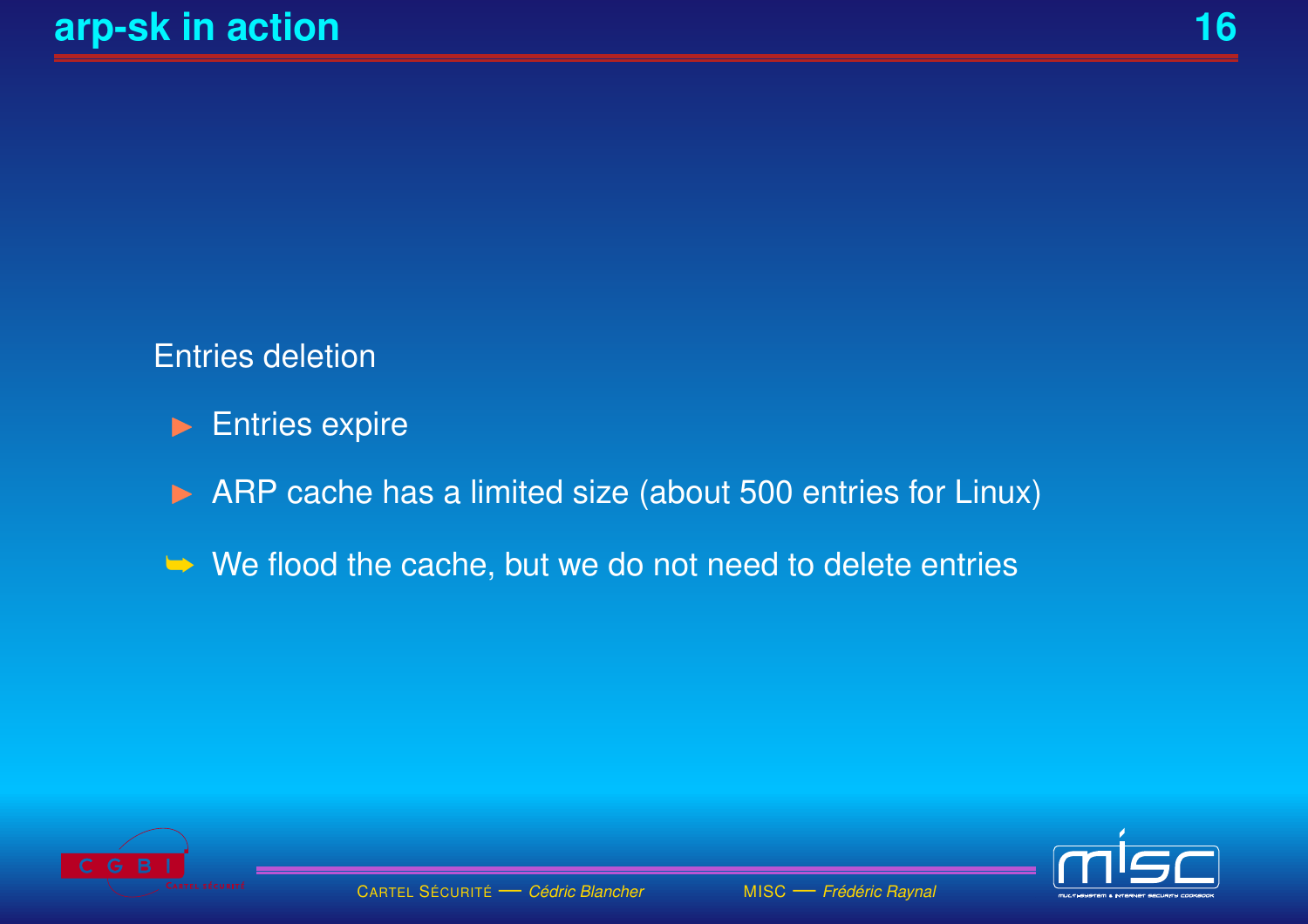# ARP cache poisoning applications

- ▶ Sniffing : we can listen to hosts traffic without using promiscuous mode
- $\blacktriangleright$  Interception : we act as a transparent proxy for flows we intercept
- **D** Modification : we can inject datas within proxied flows
- $\blacktriangleright$  Hijacking : we can take one part's place within the flow
- **Decrypting : classical MiM attack**
- **Spoofing : we can easily spoof another IP within the LAN**
- DoS : flow destruction





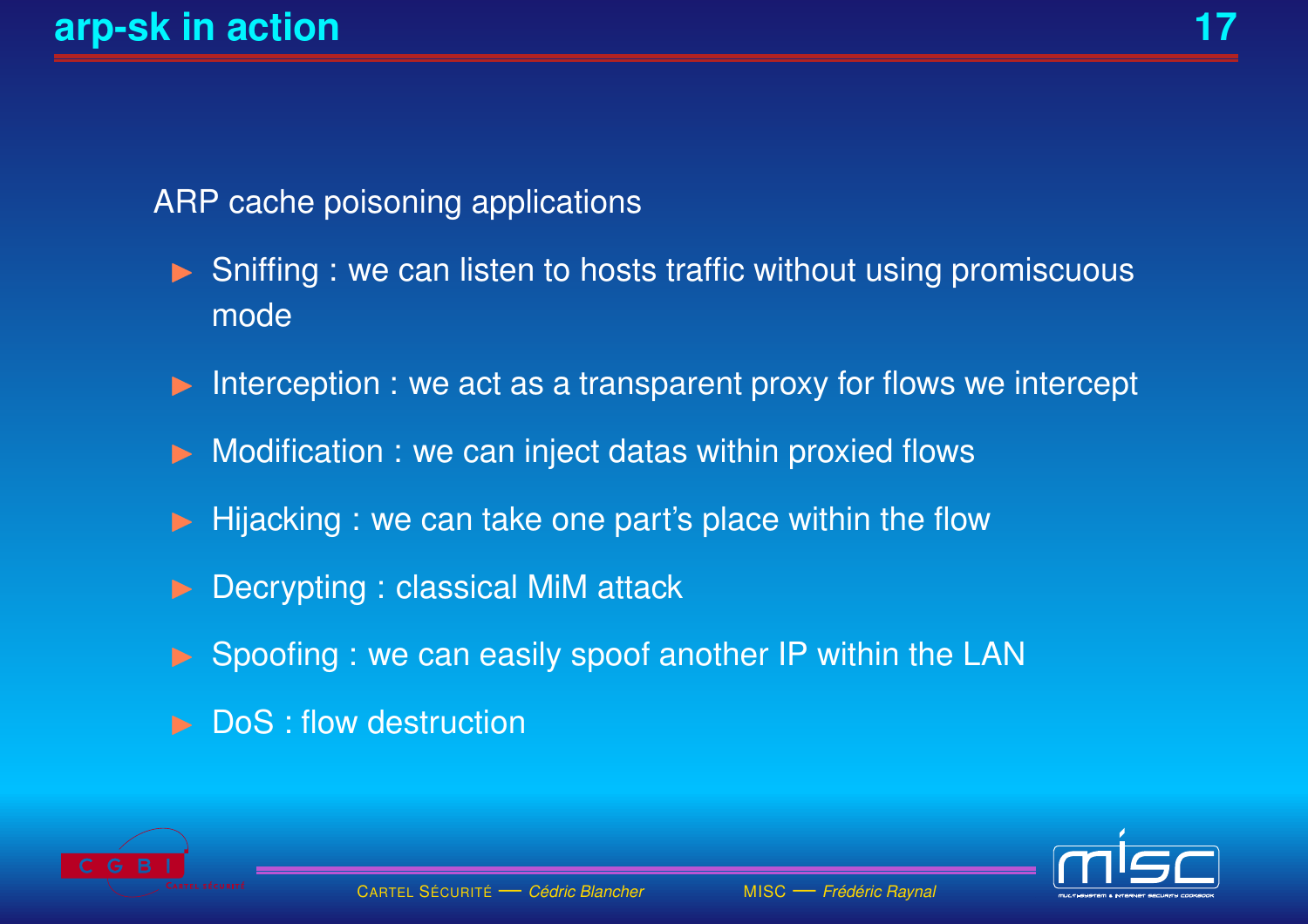# Sniffing with ARP MiM







**CARTEL SÉCURITÉ** - Cédric Blancher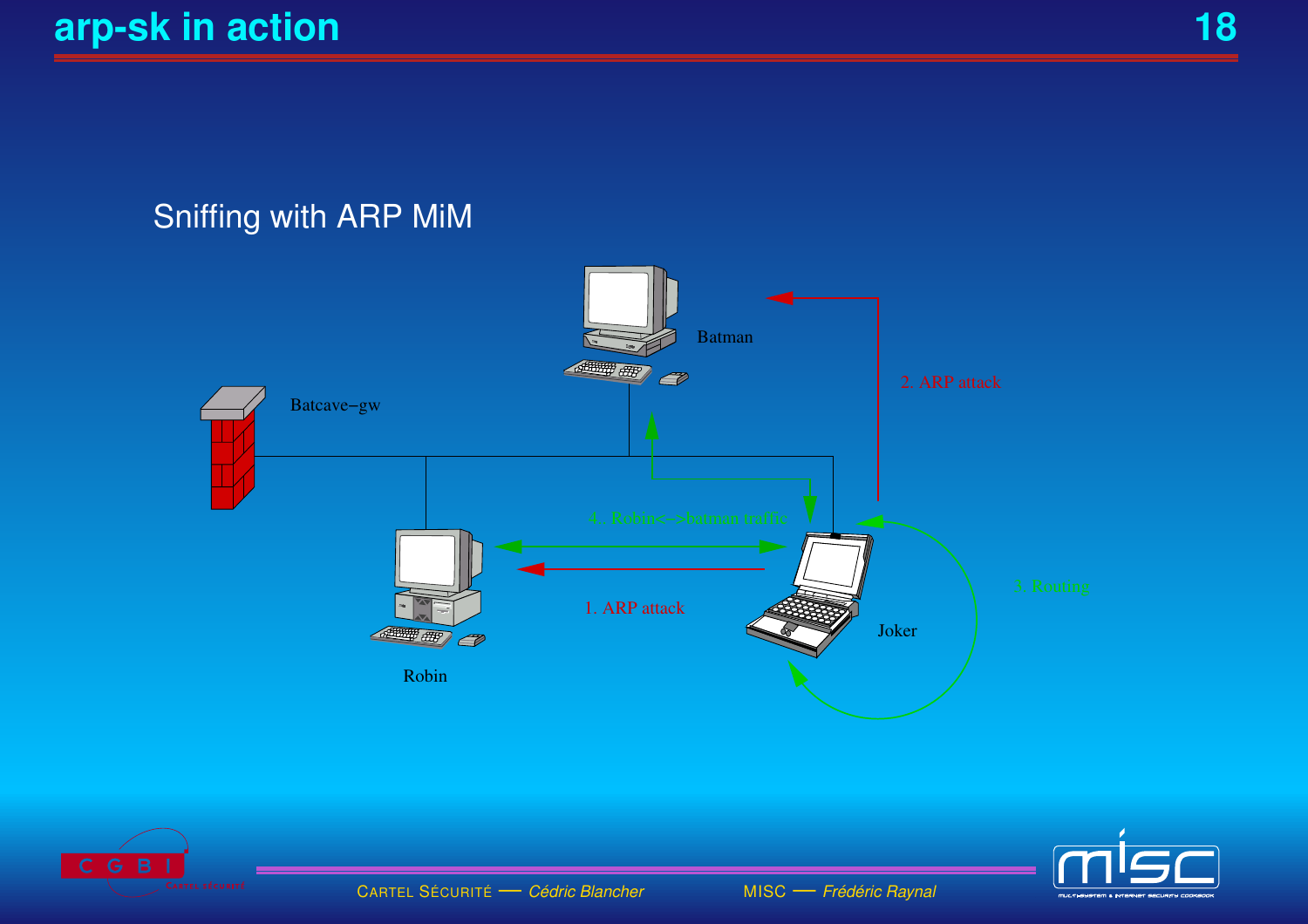### Transparent proxying to intercept and tamper flows





**CARTEL SÉCURITÉ** - Cédric Blancher

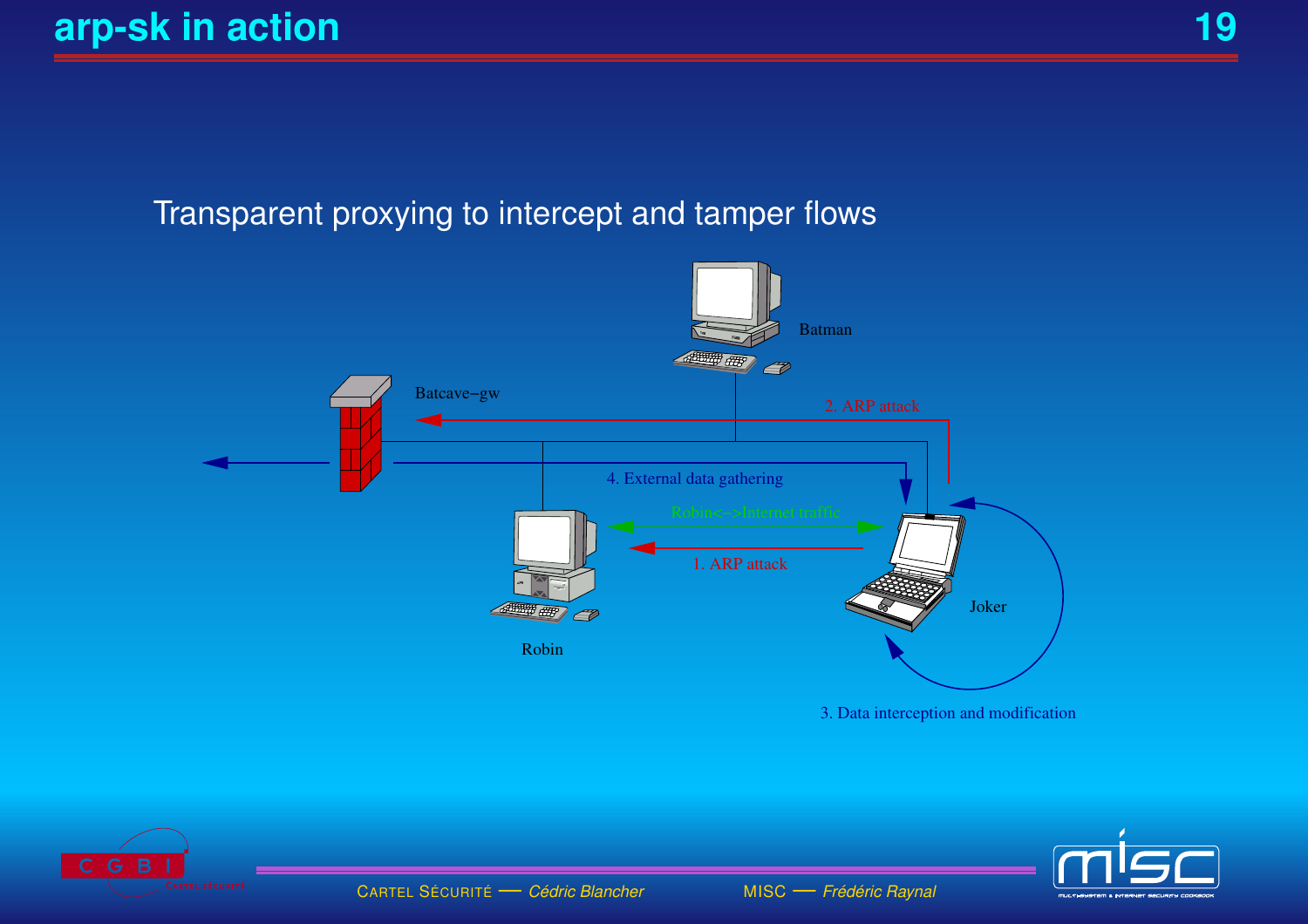**DoS** 



#### Attacked hosts are likely to check their entries...





MISC - Frédéric Raynal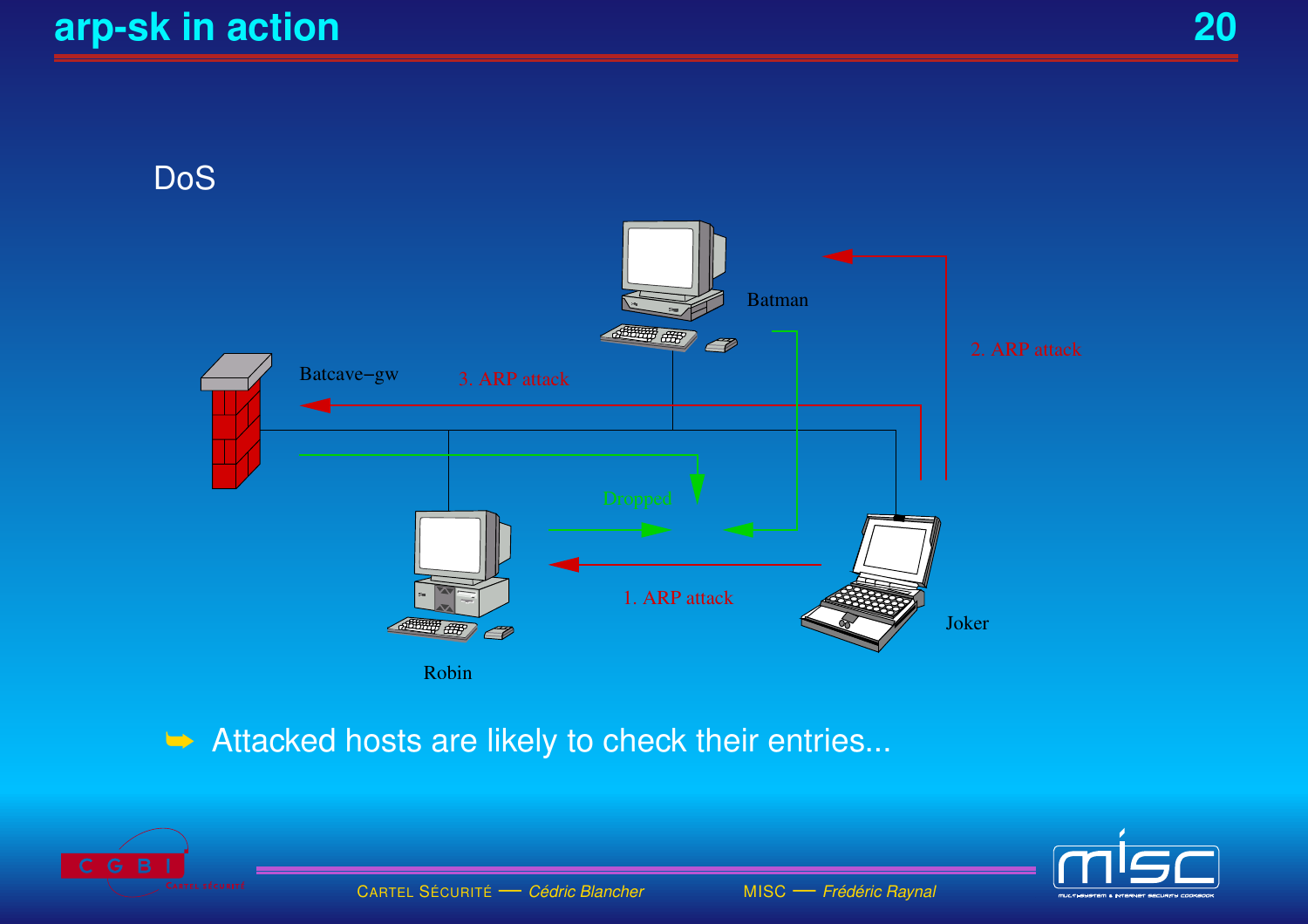#### "Smart IP spoofing"



- $\rightarrow$  We can also use ARP MiM ;)
- http://www.althes.fr/ressources/avis/ smartspoofing.htm



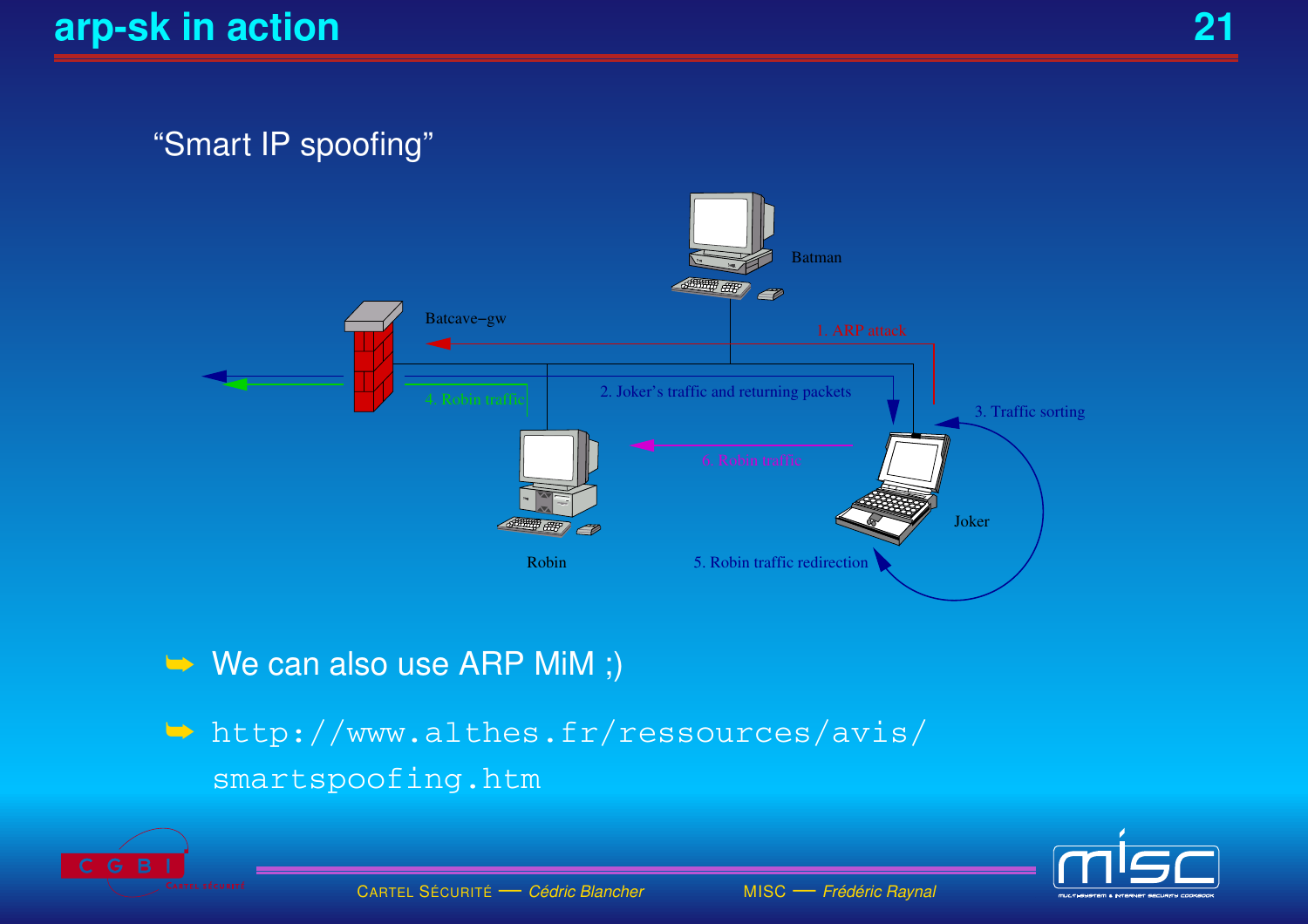Consequence

 $\rightarrow$  Once an attacker gets root, he can attack the whole wire flows.



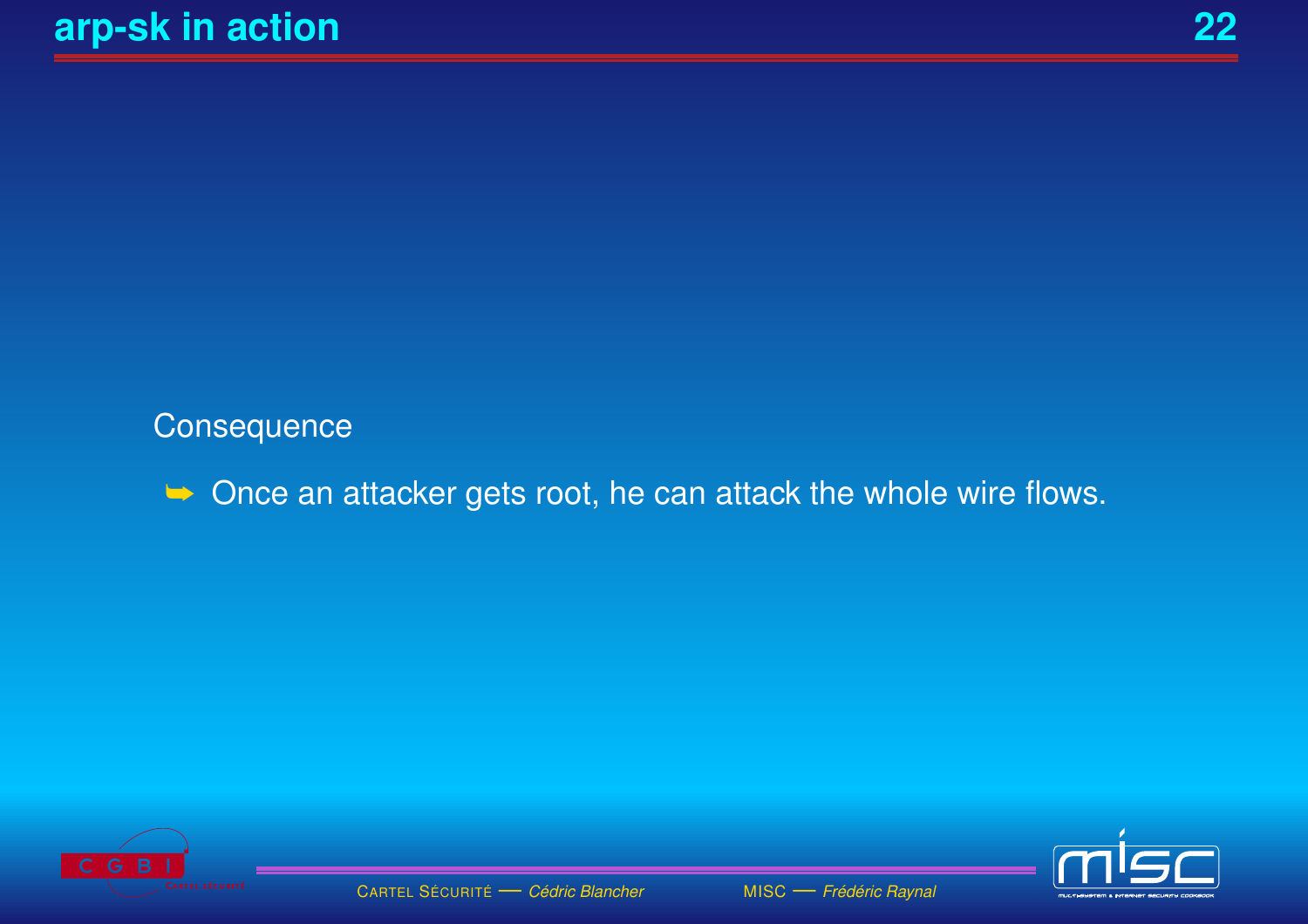ARP is not secure and easy to fool: security was not in mind. We need stronger mecanism to enforce security :

 $\triangleright$  802.1x

- Secure Link Layer http://www.cs.wustl.edu/~fhunleth/projects/sll/ sll\_report.pdf
- $\blacktriangleright$  Authentication within applications

Must be clear that switches are not security tools !



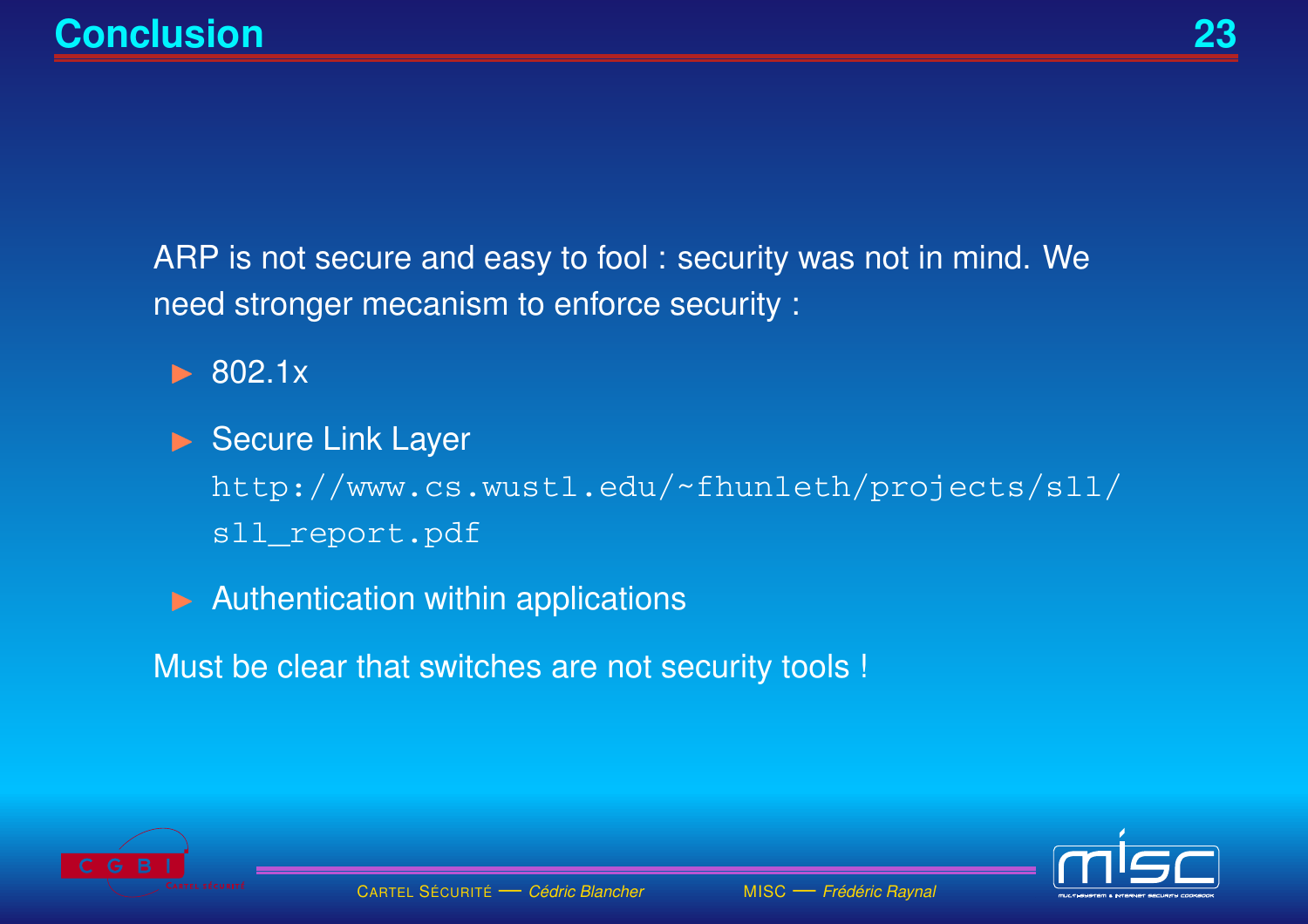

 $\rightarrow$  MISC : french security magazine.

http://www.miscmag.com/

 $<$ /PUB>